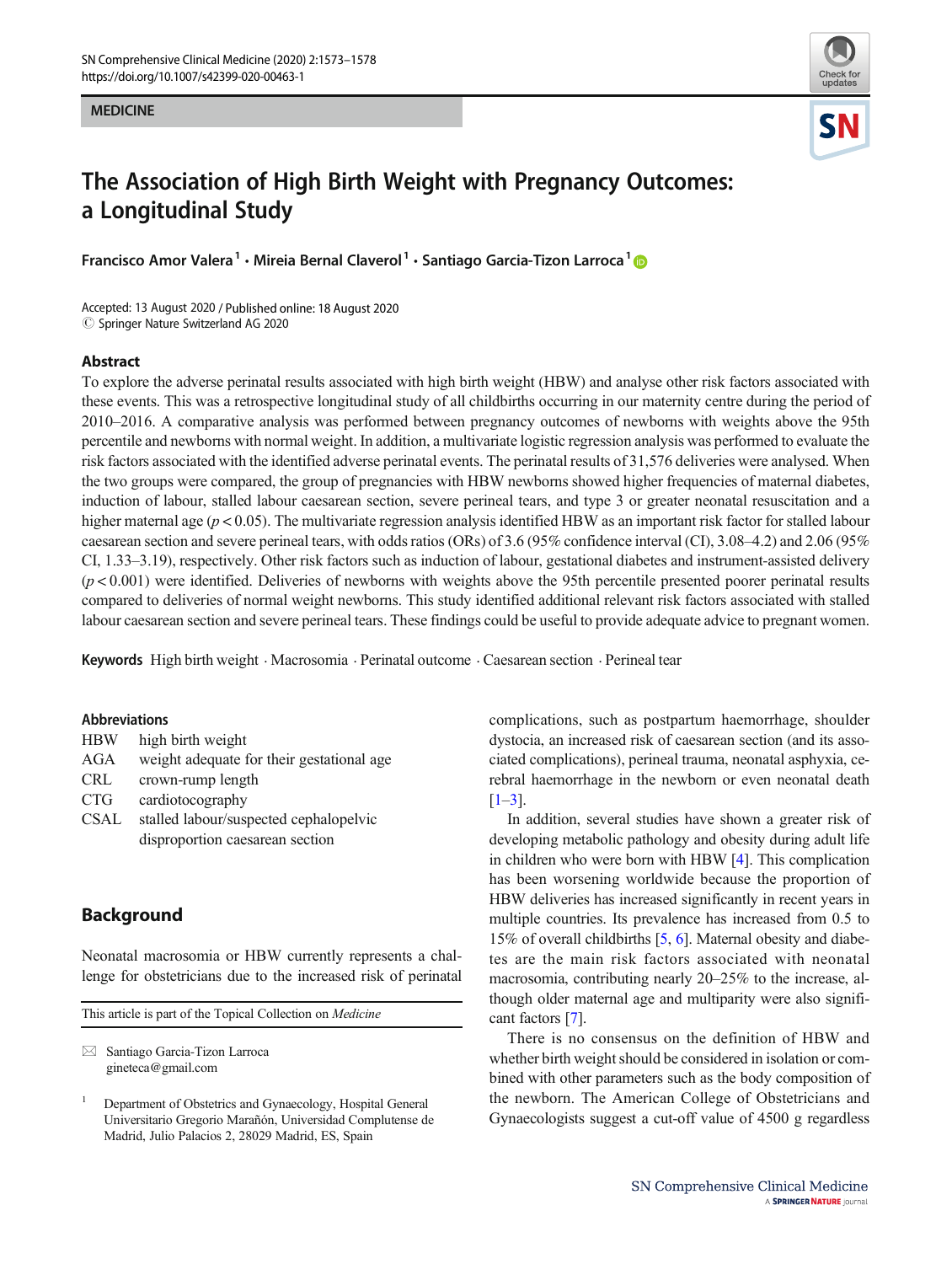of the gestational age at birth because newborns presenting weights above this value have shown worse perinatal outcomes [[8\]](#page-4-0).

Additionally, specific cut-off values with customised growth curves have been used in study populations [[9](#page-4-0)]. Koyanagi et al. [[7\]](#page-4-0) suggested using an evaluation based on population growth curves and incorporating newborns with weights above the 90th percentile of the sample in the definition and diagnosis of macrosomia.

The delivery method for suspected foetal macrosomia is still controversial. Induction of labour has not been shown to be useful in reducing neonatal morbidity and mortality [[10,](#page-4-0) [11\]](#page-4-0). Elective caesarean section has been proposed for foetuses with an estimated weight above 5000 g or for those with weights above 4500 g if risk factors associated with shoulder dystocia, such as obstetric antecedents of this complication or diabetes, are present.

An additional complication is the inaccuracy in predicting foetal weight at birth by ultrasound, fundal height and other maternal variables [[12,](#page-4-0) [13](#page-4-0)].

Studies on the maternal and neonatal outcome in the delivery of HBW newborns present numerous limitations based on the type of design (in most cases retrospective), the different definitions of macrosomia and differences in management of the delivery method, delivery induction time and indication of elective caesarean section. The latter is often at the discretion and criteria of the specialist [[14\]](#page-4-0).

In the published literature, the cut-off value to establish a diagnosis of suspected foetal macrosomia continues to vary between 90 and 97th percentile for the gestational age [[15](#page-4-0), [16](#page-4-0)].

#### Objectives of the Study

The purpose of this study was to analyse the adverse perinatal outcomes associated with the newborns who presented HBW and to identify a risk model based on different variables in events that were significantly different in the sample of HBW newborns in relation to newborns who presented a weight adequate for their gestational age (AGA).

# **Methods**

This is a retrospective longitudinal study of cases and controls including all deliveries with single pregnancies from 37 weeks of gestation at our maternity centre (O'Donnell's Maternity, General Hospital of the University of Gregorio Marañon of Madrid) during the period of 2010–2016. The deliveries of newborns with weights below the 5th percentile for gestational age in our sample were excluded from the analysis. Normal weight was defined for all newborns between the 5th and the 95th percentile.

In most cases, the gestational age of each pregnancy was determined by the measurement of the crown-rump length (CRL) of the foetus through an ultrasound examination conducted during the first trimester. Some patients did not have ultrasound data; in those cases, ultrasound measurements performed before 20 weeks were used to date the pregnancy.

The corresponding weight of the newborns was calculated based on a value of 95th percentile per gestational age at birth in our population. Newborns above this value were defined as HBW. However, newborns with weights corresponding to or below this percentile who were not excluded from the study due to low weight were defined as AGA.

First, a descriptive comparative study was performed to detect significant differences in maternal characteristics, gestation characteristics and perinatal and neonatal outcomes between the HBW newborns and AGA newborns. The Chi-Square test was used to evaluate categorical variables, and the T test was used to evaluate quantitative variables.

All maternal demographic data and the medical and obstetric history were collected during patient admission in the delivery room. The medical staff reviewed these data. The information on the delivery outcome was obtained from the centre's own database.

Finally, a multivariate logistic regression analysis was performed with backwards variable elimination to determine the magnitude of the differences for perinatal outcomes that were initially significant and to identify the risk factors associated with adverse events in our population.

The present study was approved by the Ethics Committee of the General Hospital of Universitario Gregorio Marañon de Madrid (reference number OBS05042016).

All statistical analyses were performed with STATA version 15.0 (Stata Corp, College Station, TX). Results with pvalues < 0.05 were considered significant.

# Results

This study included 31,576 deliveries that occurred at our maternity centre and met the inclusion criteria during the 7 year period. Table [1](#page-2-0) shows the weights of newborns corresponding to 95th percentile of the population studied by gestational age at birth.

Statistically significant differences  $(p < 0.01)$  were found when performing an initial comparative analysis between HBW and AGA newborns in terms of maternal and pregnancy characteristics and perinatal outcomes. The details are shown in Table [2.](#page-2-0)

No statistically significant differences were found between the two groups regarding the proportions of instrumentassisted deliveries, deliveries requiring epidural or intradural anaesthesia, episiotomies, foetuses with non-reassuring cardiotocography (CTG), caesarean due to non-reassuring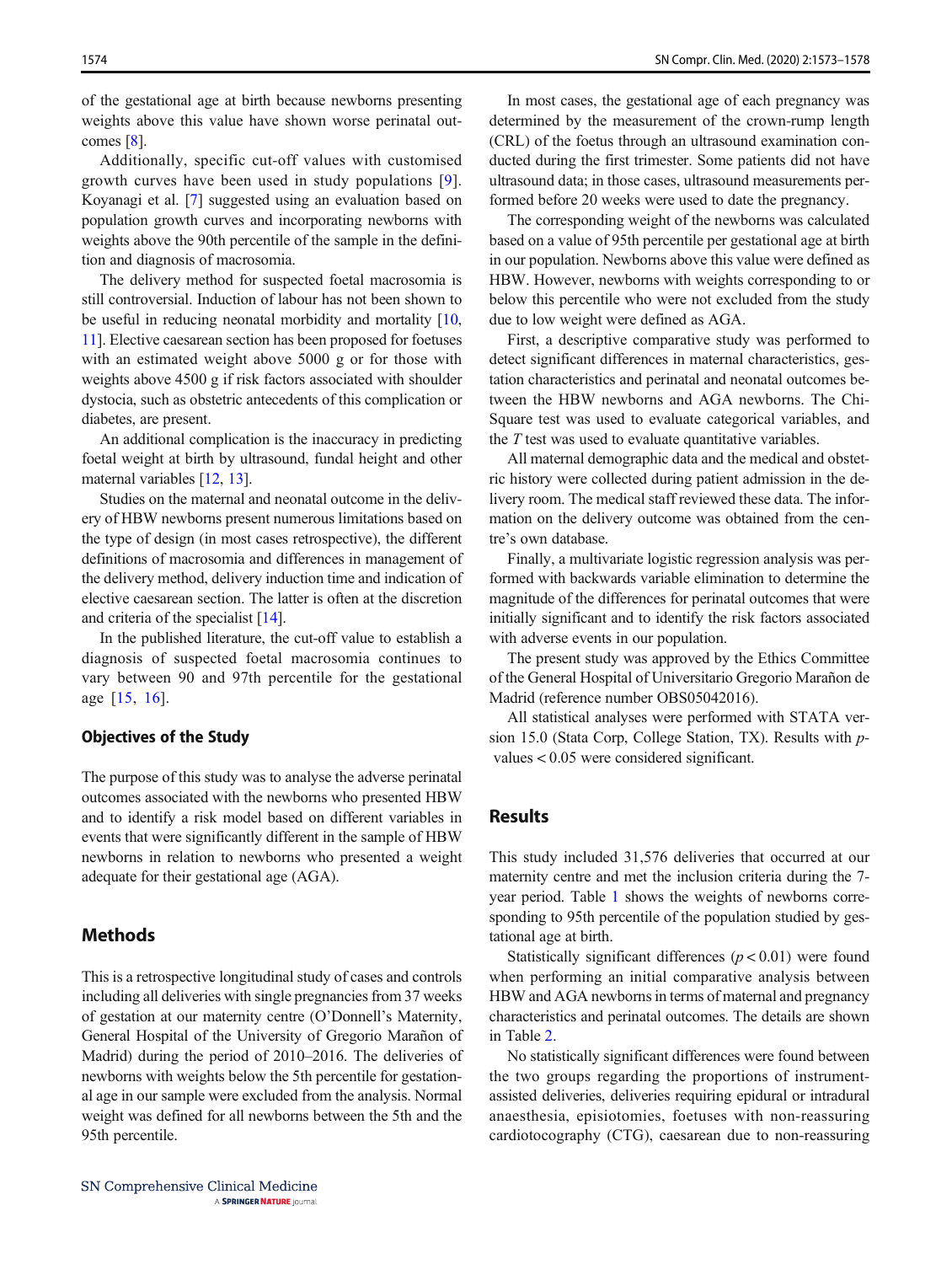<span id="page-2-0"></span>Table 1 95th percentile birth weight by gestational age at delivery in the studied population

Table 2 Comparative study between HBW and AGA

| Gestational age (weeks) | N      | Percentile | Birth weight (gr) | CI 95%    |
|-------------------------|--------|------------|-------------------|-----------|
| 37                      | 2849   | 95         | 3655              | 3620-3720 |
| 38                      | 6478   | 95         | 3822              | 3800-3840 |
| 39                      | 10,230 | 95         | 3930              | 3910-3950 |
| 40                      | 10,477 | 95         | 4070              | 4054 4100 |
| 41                      | 5733   | 95         | 4170              | 4150-4200 |
| 42                      | 57     | 95         | 4346              | 4093-4730 |

CTG, newborns with  $pH < 7.10$ , newborns with an Apgar score  $\leq$  7at 5 min, preeclampsia or perinatal death.

Adverse perinatal events with a significantly higher frequency in the HBW group included type 3 or greater neonatal resuscitation, stalled labour/suspected cephalopelvic disproportion caesarean section (CSAL) and third degree or higher perineal tears (severe perineal tears).

The multivariate logistic regression analysis for adverse events including CSAL and third degree or higher perineal tears was used to generate the final models described in Tables [3](#page-3-0) and [4.](#page-3-0) In addition, different risk factors were identified as associated with these perinatal outcomes, and parity  $\geq$ 1 was identified as a common protective factor in both cases, with odds ratios (ORs) of 0.36 (95% confidence interval (CI) 0.33–0.39) and 0.54 (95% CI 0.43–0.68), respectively.

# **Discussion**

#### Study Findings

The present study showed that in a large sample of patients, deliveries of HBW newborns resulted in a higher proportion of labour induction, CSAL, severe perineal tears and type 3 or greater neonatal resuscitation.

Regarding the characteristics of the sample, maternal age was significantly higher in women with HBW newborns, although this difference was not clinically significant. Other studies have shown the same result [[17\]](#page-4-0).

Likewise, the HBW group presented a higher proportion of pregestational and gestational maternal diabetes. Maternal diabetes is a risk factor for the development of foetal

| Variable                                                     | <b>HBW</b>     | <b>AGA</b>     | $p$ value |
|--------------------------------------------------------------|----------------|----------------|-----------|
| Maternal age, mean (SD)                                      | 33.06 (5.4)    | 32.6(5.7)      | < 0.01    |
| Parity, $n$ (%)                                              |                |                | < 0.01    |
| $\mathbf{0}$                                                 | 40(2.2)        | 632(2.13)      |           |
| 1                                                            | 639(35)        | 15,289 (51.5)  |           |
| $\geq$ 2                                                     | 1147 (62.8)    | 13,731 (46.3)  |           |
| Pregestational diabetes, $n$ (%)                             | 23(1.25)       | 97(0.3)        | < 0.01    |
| Birth weight $(g)$ , mean $(SD)$                             | 4175.7 (251.2) | 3331.1 (320.8) | < 0.01    |
| Gestational diabetes, $n$ (%)                                | 63 (3.44)      | 786 (2.71)     | 0.04      |
| Induced labour, $n$ (%)                                      | 481 (29.1)     | 6839 (24.5)    | < 0.01    |
| Instrument-assisted delivery, $n$ (%)                        | 306(23.1)      | 5656 (22.6)    | 0.66      |
| CSAL, $n$ $(\%)$                                             | 268 (17.01)    | 1811 (6.76)    | < 0.01    |
| Epidural-intradural anaesthesia in vaginal delivery, $n$ (%) | 1093(82.6)     | 20,898 (83.5)  | 0.39      |
| Severe perineal tear, $n$ (%)                                | 23(1.2)        | 255(0.8)       | 0.03      |
| Episiotomy, $n$ (%)                                          | 778 (47.1)     | 14,992 (53.3)  | 0.99      |
| Perinatal death, $n$ (%)                                     | $\Omega$       | 40(0.1)        | 0.99      |
| Preeclampsia, $n$ (%)                                        | 29(1)          | 382(1.3)       | 0.27      |
| Abnormal CTG, $n$ (%)                                        | 73 (3.9)       | 1122(3.7)      | 0.64      |
| CS due to abnormal CTG, $n$ (%)                              | 68 (3.7)       | 955(3.2)       | 0.23      |
| Ph at birth $< 7.10$ , $n$ (%)                               | 42(2.3)        | 598 (2.01)     | 0.39      |
| Apgar $2 \leq 7$ , n $(\%)$                                  | 14(0.5)        | 204 (0.68)     | 0.47      |
| Resuscitation $\geq$ type 3, <i>n</i> (%)                    | 129 (7.04)     | 1573(5.2)      | < 0.01    |

HBW high birth weight, AGA appropriate for gestational age, CSAL caesarean section due to arrested labour/ cephalopelvic disproportion, CTG cardiotocography, CS caesarean section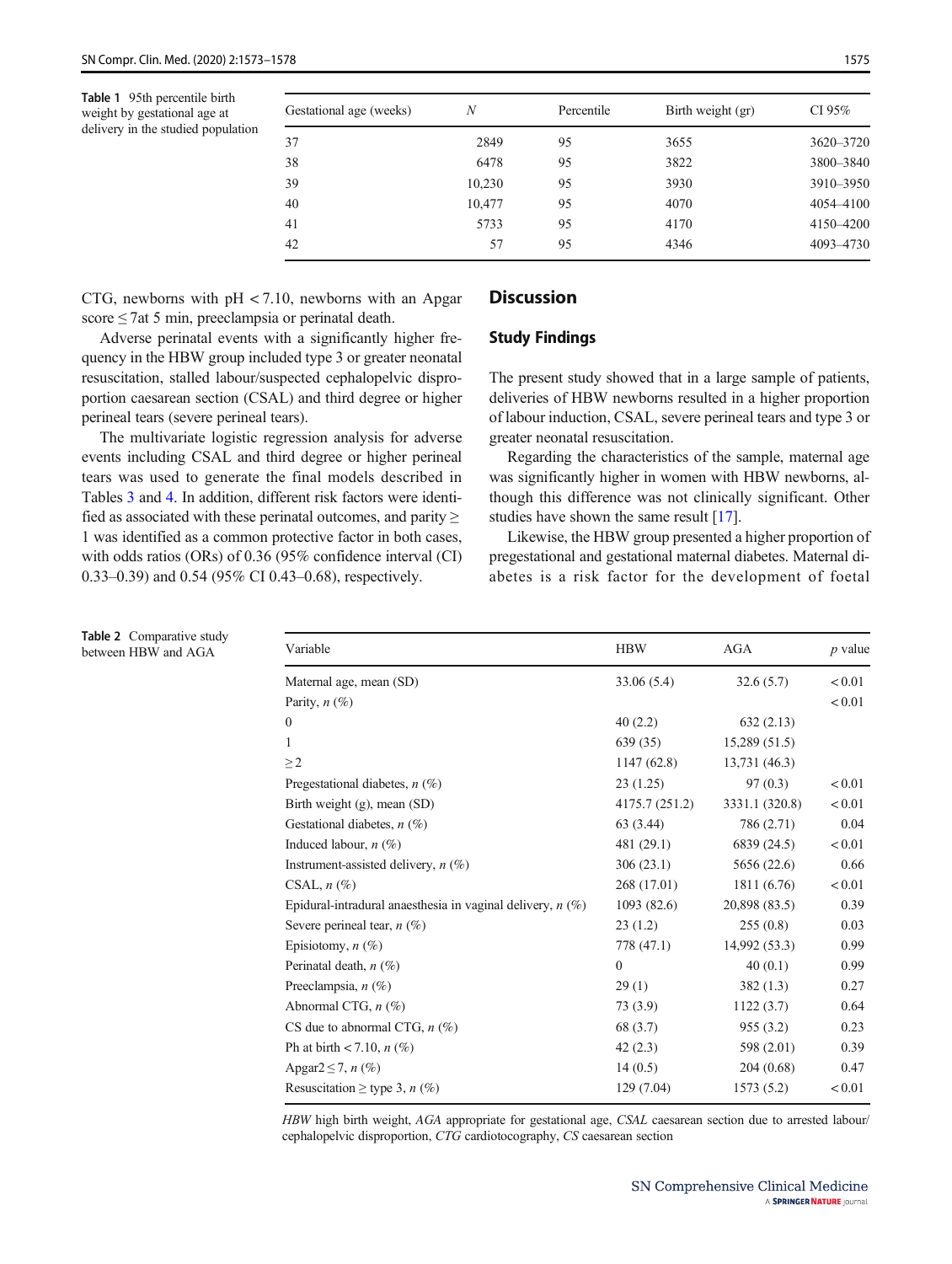<span id="page-3-0"></span>Table 3 Final multivariate logistic regression model for CSAL

| CSAL                     | OR   | IC $95%$      | $p$ value |
|--------------------------|------|---------------|-----------|
| Delivery $\geq$ 41 weeks | 1.54 | $1.37 - 1.72$ | 0.00      |
| Maternal age             | 1.03 | $1.02 - 1.04$ | 0.00      |
| Parity                   | 0.36 | $0.33 - 0.39$ | 0.00      |
| Gestational diabetes     | 1.50 | $1.19 - 1.89$ | 0.00      |
| Macrosomia               | 3.60 | $3.08 - 4.2$  | 0.00      |
| Induction of labour      | 3.42 | $3.09 - 3.79$ | 0.00      |
| Constant                 | 0.49 | $0.03 - 0.06$ | 0.00      |

CSAL Caesarean section due to arrested labour/cephalopelvic disproportion

macrosomia and HBW [[18\]](#page-4-0). Other authors have identified obesity and maternal diabetes as the most relevant risk factors for macrosomia, resulting in increased perinatal and neonatal adverse outcomes. In this sense, limitation of maternal weight gain along with exhaustive control of glycaemic levels in pregnancies complicated with diabetes could reduce the rate of HBW newborns and the associated adverse outcomes [[19\]](#page-4-0).

### Macrosomia and Perinatal Outcome

Delivery of a macrosomic newborn increases the risk of developing additional complications that were not analysed in the studied sample, such as postpartum haemorrhage, shoulder dystocia and neonatal hypoglycaemia [\[20,](#page-4-0) [21\]](#page-4-0).

In addition, the duration of maternal hospital admission has been shown to be greater in women delivering a macrosomic newborn, regardless of the delivery method, resulting in a twofold increased risk of a prolonged hospital stay [\[22\]](#page-5-0).

The increased risk of caesarean section, postpartum haemorrhage and perineal laceration associated with the delivery of an HBW newborn implies an increase in the use of pharmacological measures, such as prostaglandin E1 or methylergometrine maleate, among other substances, to avoid excess blood loss. In addition, the use of surgical techniques and transfusion of blood products may be required, which increase the health cost significantly and can lead to additional complications.

Table 4 Final multivariate logistic regression model for severe perineal tears (third and fourth degree)

| Severe perineal tear         | OR.  | IC 95\%       | $p$ value |
|------------------------------|------|---------------|-----------|
| Episiotomy                   | 1.48 | $1.02 - 2.16$ | 0.03      |
| Parity                       | 0.54 | $0.43 - 0.68$ | 0.00      |
| Instrument-assisted delivery | 2.49 | $1.9 - 3.27$  | 0.00      |
| Macrosomia                   | 2.06 | $1.33 - 3.19$ | 0.00      |
| Constant                     | 0.01 | $0.00 - 0.20$ | 0.00      |

#### Stalled Labour/CSAL

The prevalence of maternal morbidity is higher for deliveries of a macrosomic newborns, with a higher incidence of stalled labour, instrument-assisted delivery, uterine rupture and caesarean section [[23](#page-5-0), [24\]](#page-5-0). However, an increased risk of instrument-assisted delivery by forceps, suction-cup devices or spatulas was not identified.

Siggelkow et al. [\[25\]](#page-5-0) showed a direct correlation between HBW and increased incidences of caesarean section and instrument-assisted delivery. They also identified a significant association between maternal weight gain during pregnancy and risk of caesarean section [[25\]](#page-5-0).

The present study performed an evaluation of different variables using a multivariate analysis model to identify risk factors associated with CSAL. The most important factor was the delivery of an HBW newborn, with an OR of 3.6 (95% CI, 3.08–4.2). Additional risk factors associated with CSAL included delivery beyond 41 weeks, maternal age over 35 years, gestational diabetes and induction of labour. Parity  $\geq 1$  was identified as a protective factor against this perinatal event. After fitting by maternal age, multiparity was shown to decrease the risk of caesarean section, with an OR of 0.6 (95% CI, 0.4–0.8) in another study [[26](#page-5-0)].

#### Severe Perineal Tears (Third and Fourth Degree)

The studied sample exhibited a significant increase in the frequency of severe perineal tears in HBW newborn deliveries compared to AGA deliveries.

The final multivariate regression model showed that the delivery of a macrosomic newborn was a significant risk factor for severe perineal tears, although the main risk factor was instrument-assisted delivery, with an OR of 2.49 (95% CI, 1.9–3.27). Another risk factor associated with perineal tears was the performance of an episiotomy.

Parity was also a protective factor against severe perineal tears. Induction of labour and delivery beyond 41 weeks were not identified as significant risk factors, with ORs of 1.03 (95% CI, 0.77–1.37) and 1.14 (95% CI, 0.82–1.57), respectively.

Interestingly, no study showed statistically significant differences regarding third and fourth degree perineal tears between AGA and HBW deliveries. Siggelkow et al. found no association between HBW and severe perineal tears. In contrast, different authors have shown higher rates of perineal tears in the delivery of macrosomic foetuses [[13\]](#page-4-0).

#### Strengths and Limitations of the Study

This study presents multiple strengths. First, the study was conducted in a very large sample of patients with wide and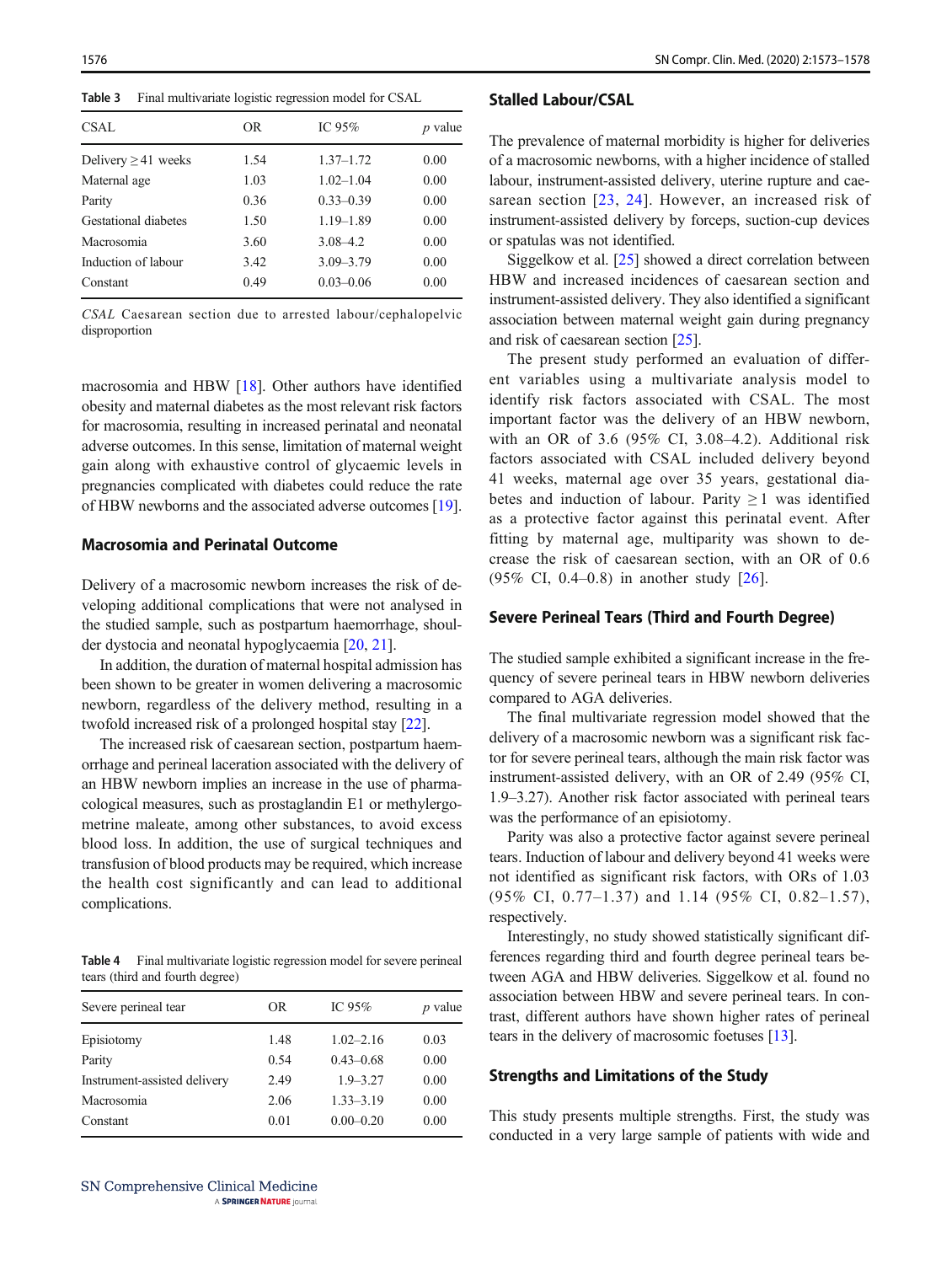<span id="page-4-0"></span>complete information on pregnancy and perinatal outcomes from the database of our hospital. Each delivery occurred in the same maternity centre; therefore, homogeneous criteria were used for the indication of instrument-assisted deliveries and CSAL according to the centre's protocol. In addition, the multivariate regression analysis contributed to identifying the risk factors associated with the adverse study events and was weighted by the variables included in the initial models.

However, this study had some important limitations. First, the retrospective nature of the study implies a limited degree of evidence. Additional relevant variables were not considered with regard to the perinatal outcome, including maternal body mass index, smoking habits, conception methods or excess weight gain during pregnancy. The percentiles of the newborns were not evaluated by gender. Other interesting outcome variables, such as shoulder dystocia, postpartum haemorrhage or postpartum maternal and neonatal hospital stay, were not examined in this study.

# **Conclusions**

In conclusion, our study aimed to provide additional information on pregnancies and deliveries of HBW newborns. The perinatal results of macrosomic newborns (weights above 95th percentile for gestational age at delivery) are less favourable than those of AGA newborns.

Additional risk factors associated with CSAL and severe perineal tears, in addition to neonatal macrosomia, were identified. This information could be useful in predicting these and other adverse perinatal events published in the literature and for providing adequate advice to patients in the third trimester of pregnancy.

Authors Contribution SGTL designed and carried out the study, performed the statistical analysis and the literature review and drafted the manuscript. FAV and MBC revised the final manuscript. All authors read and approved the final manuscript.

Data Availability All data supporting the findings of this study can be made available upon request.

#### Compliance with Ethical Standards

Ethics Approval and Consent to Participate The present study was approved by the Ethics Committee of the General Hospital of Universitario Gregorio Marañon de Madrid (reference number OBS05042016).

Consent for Publication The present study was approved by the Ethics Committee of the General Hospital of Universitario Gregorio Marañon de Madrid for publication (reference number OBS05042016).

Competing Interests The authors declare that they have no competing interests.

#### References

- 1. Mengesha HG, Wuneh AD, Weldearegawi B, Selvakumar DL. Low birth weight and macrosomia in Tigray, Northern Ethiopia: who are the mothers at risk? BMC Pediatr. 2017;17:144.
- 2. Boulet SL, Alexander GR, Salihu HM, Pass M. Macrosomic births in the United States: determinants, outcomes, and proposed grades of risk. Am J Obstet Gynecol. 2003;188:1372–8.
- 3. Henriksen T. The macrosomic fetus: a challenge in current obstetrics. Acta Obstet Gynecol Scand. 2008;87:134–45.
- 4. Boney CM, Verma A, Tucker R, Vohr BR. Metabolic syndrome in childhood: association with birth weight, maternal obesity, and gestational diabetes mellitus. Pediatrics. 2005;115:e290–6.
- 5. Lu Y, Zhang J, Lu X, Xi W, Li Z. Secular trends of macrosomia in Southeast China, 1994-2005. BMC Public Health. 2011;11:818.
- 6. Schack-Nielsen L, Mølgaard C, Sørensen TIA, Greisen G, Michaelsen KF. Secular change in size at birth from 1973 to 2003: national data from Denmark. Obesity. 2006;14:1257–63.
- 7. Koyanagi A, Zhang J, Dagvadorj A, Hirayama F, Shibuya K, Souza JP, et al. Macrosomia in 23 developing countries: an analysis of a multicountry, facility-based, cross-sectional survey. Lancet. 2013;381:476–83.
- 8. Chatfield J. ACOG issues guidelines on fetal macrosomia. American College of Obstetricians and Gynecologists. Am Fam Physician. 2001;64:169–70.
- 9. Mikolajczyk RT, Zhang J, Betran AP, Souza JP, Mori R, Gülmezoglu AM, et al. A global reference for fetal-weight and birthweight percentiles. Lancet. 2011;377:1855–61.
- 10. Friesen C, Miller A, Rayburn W. Influence of spontaneous or induced labor on delivering the macrosomic fetus. Am J Perinatol. 1995;12:63–6.
- 11. Simhayoff N, Sheiner E, Levy A, Hammel RD, Mazor M, Hallak M. To induce or not to induce labor: a macrosomic dilemma. Gynecol Obstet Investig. 2004;58:121–5.
- 12. Chauhan S. Antepartum detection of macrosomic fetus: clinical versus sonographic, including soft-tissue measurements. Obstet Gynecol. 2000;95:639–42.
- 13. Berard J, Dufour P, Vinatier D, et al. Fetal macrosomia: risk factors and outcome. A study of the outcome concerning 100 cases >4500 g. Eur J Obstet Gynecol Reprod Biol. 1998;77:51–9.
- 14. Rossi AC, Mullin P, Prefumo F. Prevention, management, and outcomes of macrosomia. Obstet Gynecol Surv. 2013;68:702–9.
- 15. Stotland NE, Caughey AB, Breed EM, Escobar GJ. Risk factors and obstetric complications associated with macrosomia. Int J Gynecol Obstet. 2004;87:220–6.
- 16. Zhang X, Decker A, Platt RW, Kramer MS. How big is too big? The perinatal consequences of fetal macrosomia. Am J Obstet Gynecol. 2008;198(517):e1–6.
- 17. Bakker R, Steegers EAP, Biharie AA, Mackenbach JP, Hofman A, Jaddoe VWV. Explaining differences in birth outcomes in relation to maternal age: the generation R study. BJOG. 2011;118:500–9.
- 18. Yang Y, Wang Z, Mo M, Muyiduli X, Wang S, Li M, et al. The association of gestational diabetes mellitus with fetal birth weight. J Diabetes Complicat. 2018;32:635–42.
- 19. Wang D, Hong Y, Zhu L, Wang X, Lv Q, Zhou Q, et al. Risk factors and outcomes of macrosomia in China: a multicentric survey based on birth data. J Matern Fetal Neonatal Med. 2017;30: 623–7.
- 20. Lim JH, Tan BC, Jammal AE, Symonds EM. Delivery of macrosomic babies: management and outcomes of 330 cases. J Obstet Gynaecol. 2002;22:370–4.
- 21. Esakoff TF, Cheng YW, Sparks TN, Caughey AB. The association between birthweight 4000 g or greater and perinatal outcomes in patients with and without gestational diabetes mellitus. Am J Obstet Gynecol. 2009;200(672):e1–4.